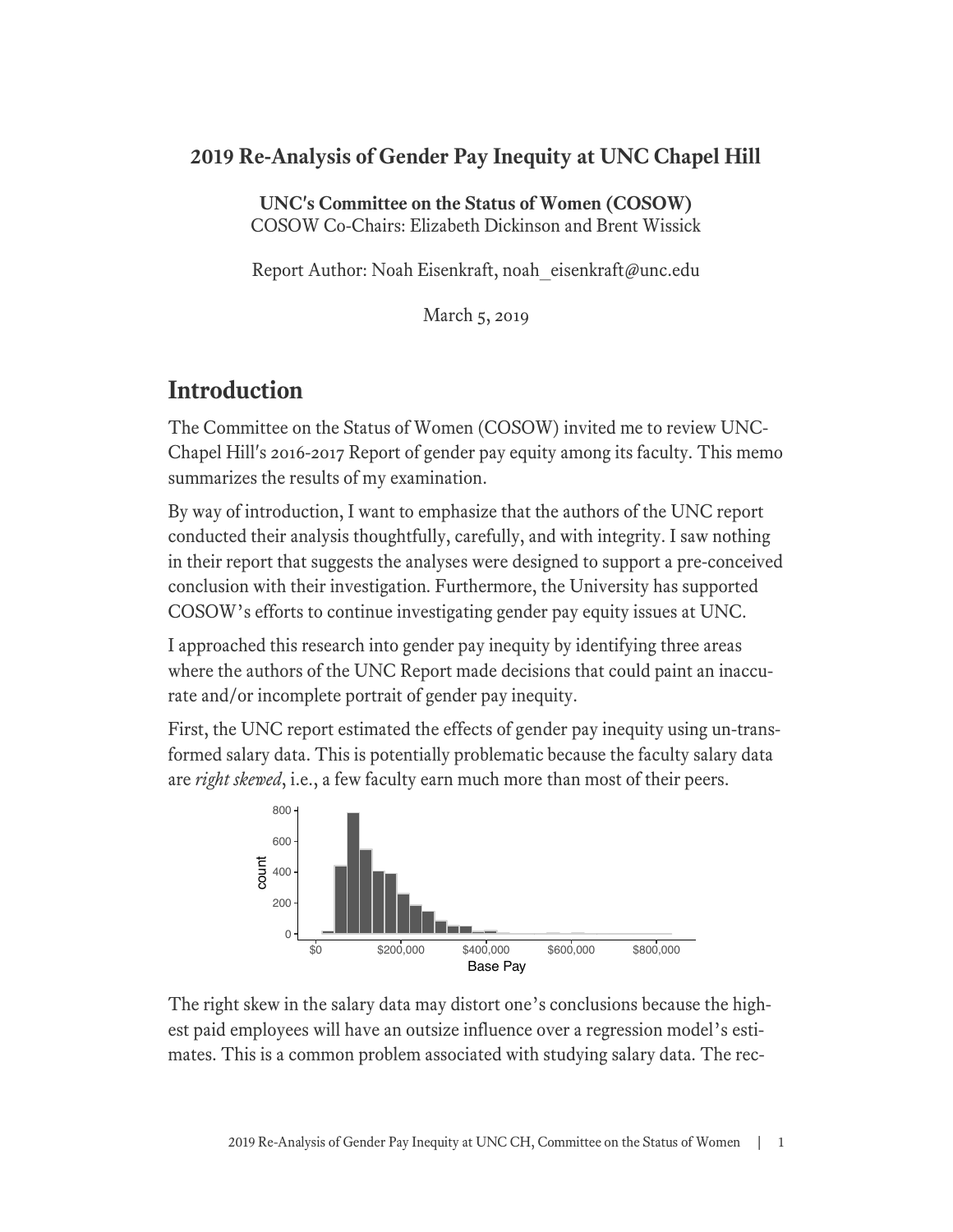ommended solution is to log-transform the salary data before conducting any analyses. The distribution of the log-transformed data limits the potential influence of these outliers.



In addition to reducing the potentially outsize influence of high-earning faculty, using log transformed salary data is a better fit for research on gender pay inequity. Models that use non-transformed salary data estimate the average dollar salary difference between men and women. These models assume that gender differences are constant, regardless of how much or how little the faculty members earn. In contrast, models that use log-transformed data estimate the *average percent salary difference* between men and women. This is a more reasonable approach because gender-based salary differences in higher earning positions will likely be proportionally larger than gender-based salary differences in lower earning professions.

Second, the UNC report adopted a limited perspective on how covariates can reveal the mechanisms that create and perpetuate gender pay inequity. The UNC report conceptualized gender pay inequity as the difference in salary that exists after "controlling" for other potential covariates. This strategy ignores the possibility that covariates may reveal *why* gender pay inequity exists. For example, treating department as a control variable could hide gender differences that are created if departments are paid differently because of their gender makeup. Similarly, treating position as a control variable could hide gender differences if women are not being promoted into higher paying positions. Adopting a more nuanced perspective on these variables may help reveal both the extent of gender differences at UNC and some of the mechanisms that drive these differences. This is the most important difference between my examination and the UNC report.

Third, the UNC report limited its scope by looking at only one year of faculty data and by excluding schools from its analysis. Including salary data from multiple years can help reveal whether any gender differences are increasing or decreasing and, if so, what is driving those changes. Incorporating data from all of the schools will provide insight into gender pay inequity across all of UNC.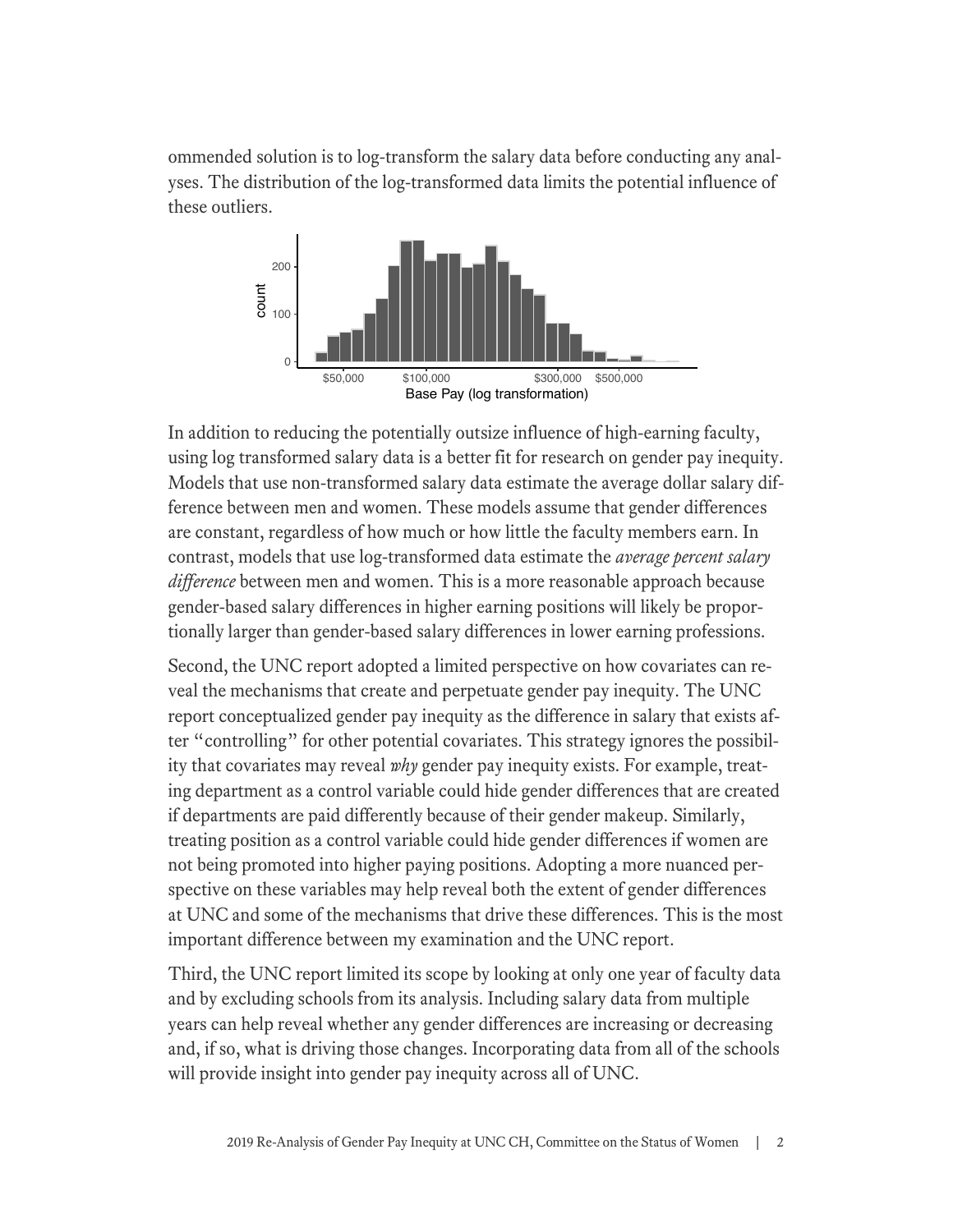### **Method**

I obtained most of the data for this examination by submitting Public Records Request #18-475. UNC responded to my request by sending me the *base salary*, *age*, *school*, *department*, and *position* of all 4,681 people employed as UNC-Chapel Hill faculty members between 2014 to 2017. The data start at 2014 because that is when the University switched to its current version of PeopleSoft. The data end at 2017 because, at the time of my request, the 2018 data were not yet available.

UNC was not able to share the gender of each faculty member with me. As gender is critical to this investigation, I estimated each faculty member's *gender* with a two-step approach. First, I looked up how frequently the person's name is used by men versus women in two databases: (1) the social security administration baby names database from 1950 - 2012; and (2) the genderize.io database of social network profiles. I coded a faculty member as male if their name was, on average, used by men more than 97% of the time; I coded a faculty member as female if their name was, on average, used by women more than 97% of the time. In this first step, I also only coded people's gender if their name appeared in the gender databases at least ten times. This process identified the most likely gender for 3,794 of the 4,681 faculty members. The 887 faculty who did not meet the 97% threshold were categorized as having gender-ambiguous names.

Second, I conducted a Google Search of all 887 faculty members with gender-ambiguous names. I then coded the faculty member as male or female using the faculty member's picture and pronoun use. I coded the most likely gender for 866 of the remaining faculty in this way. The 21 faculty (0.4% of the 4,681 faculty represented in the study) who had a gender-ambiguous name and no gendered web presence were dropped from the analyses.

It is possible that the strategy I use will mis-gender a few of the UNC faculty. The algorithms I use have the potential to mis-classify people who have highly-gendered names that do not match their actual gender. The web-presence search may also be flawed if people's pictures and/or pronoun use is not reflective of their gender. This is a particular concern for transgender people who may have transitioned after their web-presence was established. Taken together, these possible errors of mis-gendering are most likely too rare to affect the regression models or my conclusions. I mention these potential limitations in an effort to be as transparent as possible about the methods used to code faculty members as male or female.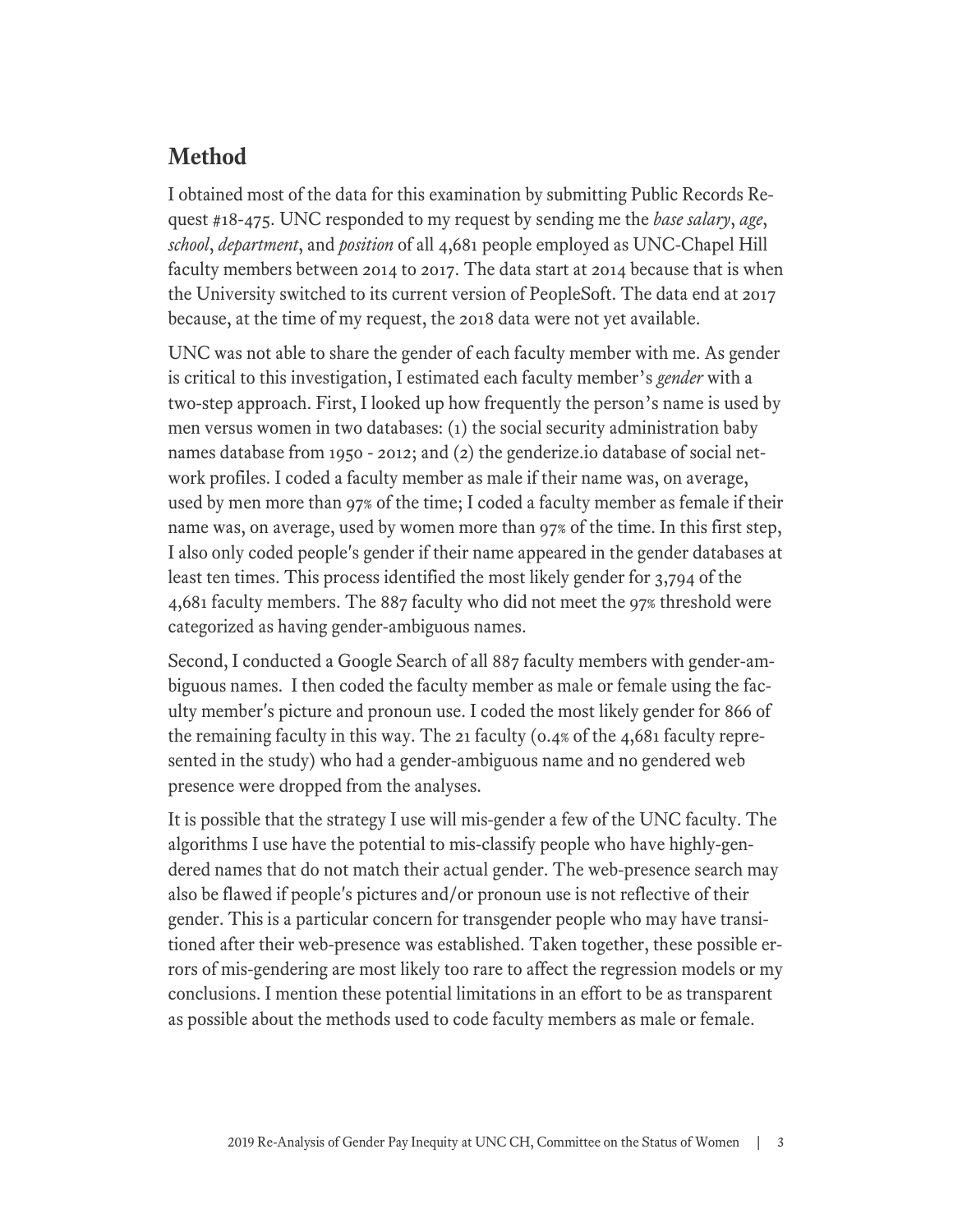# **Analysis Is there a gender pay gap at UNC?**

I began analyzing the faculty data by measuring the pay gap between male faculty members and female faculty members without including any covariates. This simple calculation reveals that men on the UNC faculty earn 28% more than women. A further investigation revealed that gender pay inequity varies across the UNC campus. As the graph below shows, gender inequity is highest at the medical school and lowest (non-existent) at the school of nursing. The magnitude of the gender pay gap invites further analyses into why such a large gender pay gap exists.

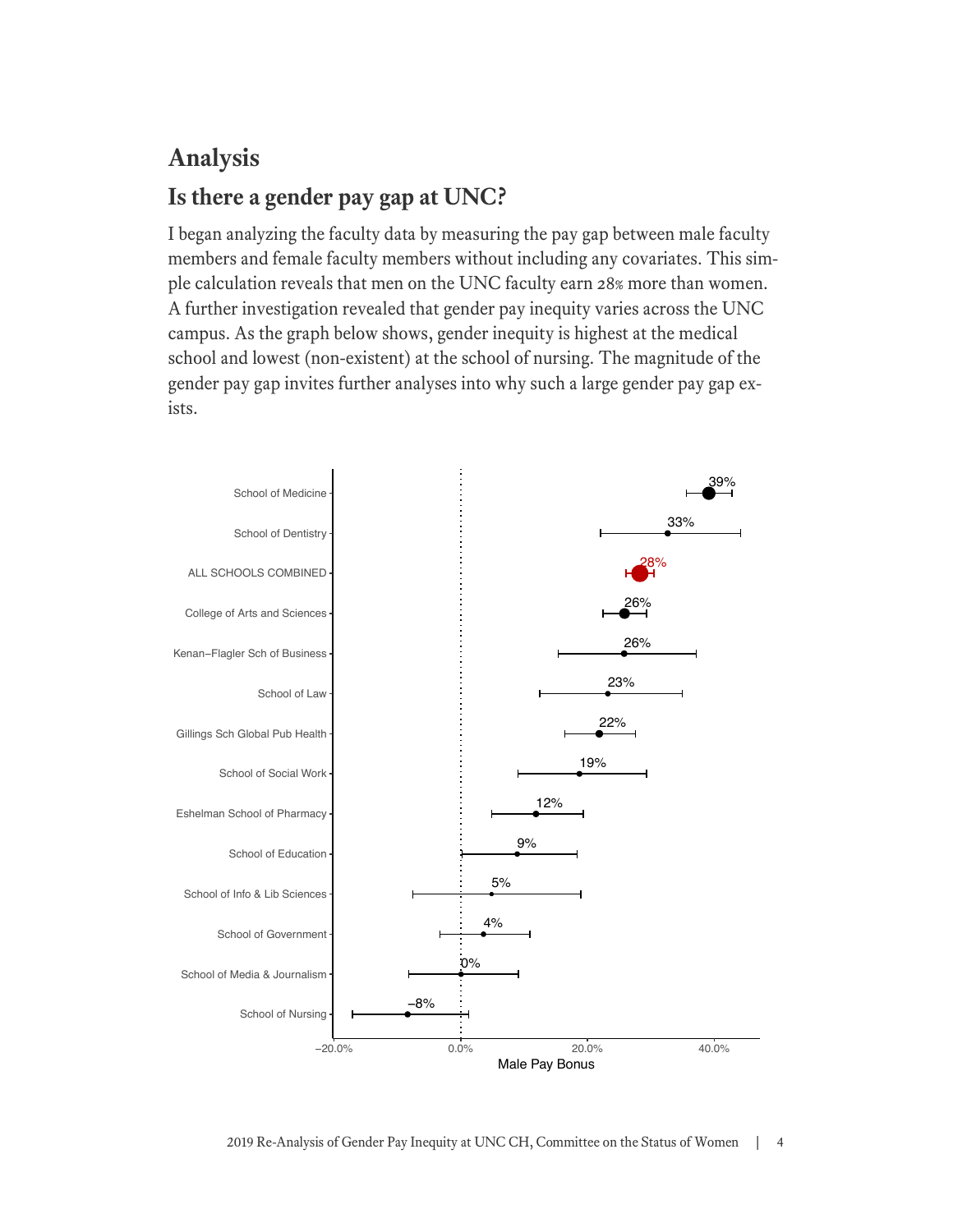## **What drives the gender pay gap at UNC?**

We can explore why a gender pay gaps exist at UNC by studying the covariates of gender and salary. The UNC report conceptualized covariates of gender and salary as inferentially irrelevant "control variables"; its models ask whether men and women with identical backgrounds, experience, track, rank, title, and department tend to be paid differently. To justify this analytical decision, the UNC Report argues that these covariates should be controlled for because they "*should* be related to salary." The problem, however, is that covariates that "*should* be related to salary" would not *also* be related to a person's gender absent *bias*. In the most extreme case, one could imagine a school where every high-paying position was only available to men. In this example, an analysis that "controlled" for a person's position would erroneously conclude that no pay discrimination existed. That would be a mistake.

I argue that we can use covariates to identify why gender pay inequity exists. I focus on three covariates that are theoretically meaningful:

- 1. **Age**. Age is a reasonable proxy for experience in academia; older faculty have had more opportunities to receive raises and to be promoted into higher paying positions. Age may be correlated with gender because women were not always welcomed into academia. The extent to which including *age* in a regression model reduces the effects of gender will reflect the extent to which *historical bias* is responsible for the gender pay gap at UNC.
- 2. **Department.** UNC faculty are organized within departments depending on their specialty. Economic forces may lead members of some departments to be paid more than others. Supply constraints may increase salaries when there are relatively few faculty in a high demand field. Similarly, external demand may increase salaries when faculty in a field have lucrative opportunities outside of academia. Gender differences in department membership may be explained by the potentially different interests of men and women and/or by structural forces that may keep men and women out of certain fields (e.g., not wanting to be the only person of your gender in a doctoral program). The extent to which including *department* in a regression model reduces the effects of gender reflects the extent to which *occupational bias* is responsible for the gender pay gap at UNC.
- 3. **Position**. University faculty have job titles that indicate their track (tenure-track versus fixed term) and their rank within that track. At UNC, tenure-track positions tend to pay more than fixed term positions. Within a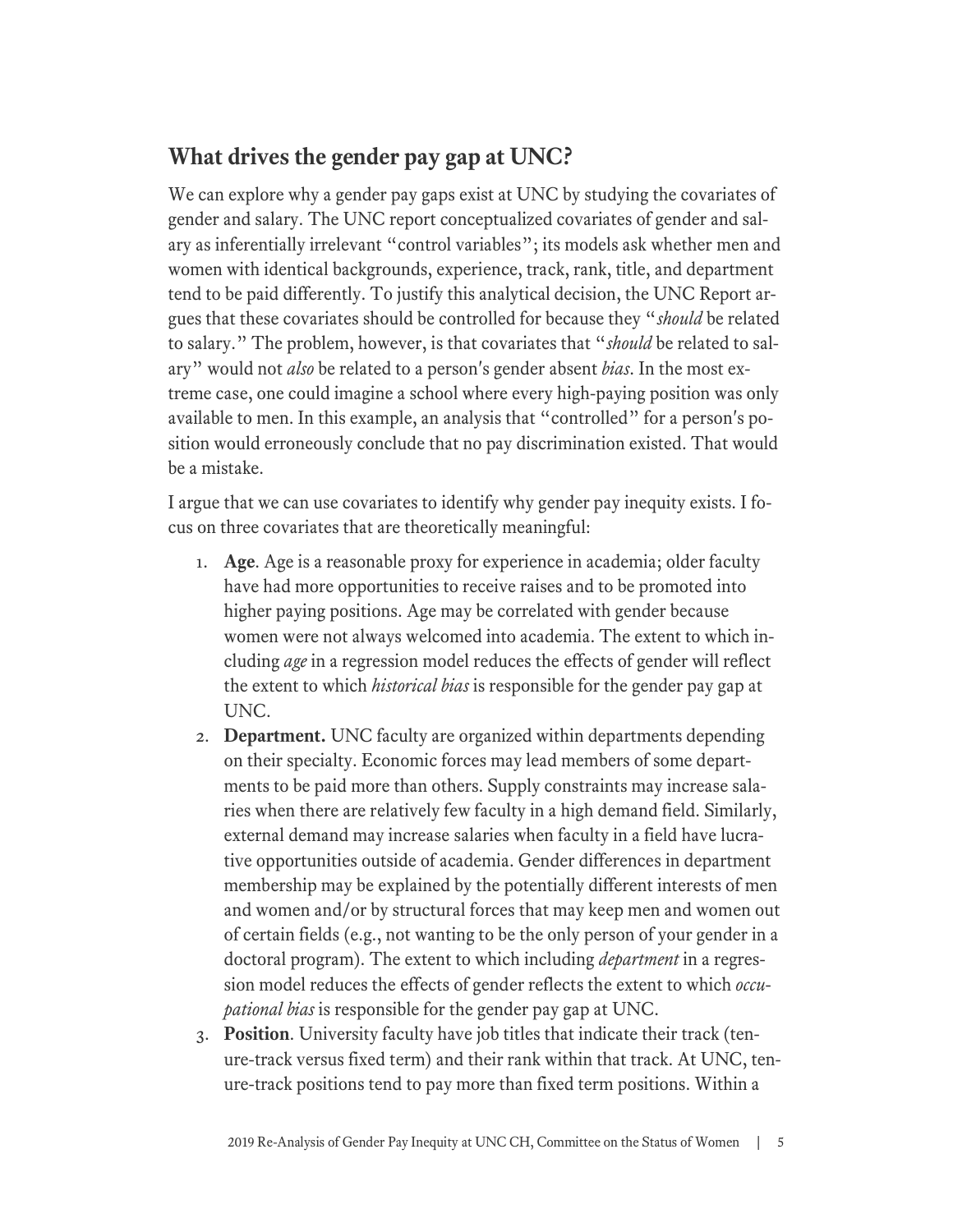track, faculty who have been promoted to higher ranks tend to be paid more than lower ranks. Why, however, would women be less likely than men to hold more lucrative positions? One explanation is that men may prefer tenure-track positions and promotions, while women prefer un-tenured lower-rank appointments. This explanation is unlikely given the many benefits of tenure and promotions at UNC. A more likely explanation is that men are more likely than women to be hired onto the tenure track and promoted to higher ranks, be it for structural or personal reasons. The extent to which including *track* in a regression model reduces the effects of gender will reflect the extent to which *selection-promotion bias* is responsible for the gender pay gap at UNC.

I estimate the effects of historical discrimination, occupational bias, and selectionpromotion bias by fitting a series of regression models. The base model, Model 1, estimates the *male pay bonus* while including dummy variables to control for potential pay differences in schools. Model 2 adds the age variable as a covariate. I measure *historical bias* as the extent to which including age reduces the male pay bonus. Model 3 adds information about the faculty's department memberships, estimating *occupational bias*. Model 4 adds information about faculty member's position, revealing the effects of *selection-promotion bias*.

Looking across these models, I am interested in is how adding covariates affect the pay bonus associated with being male. The critical information is the extent to which including a covariate *lowers* pay inequity, as this reveals the magnitude of the mechanism's effect.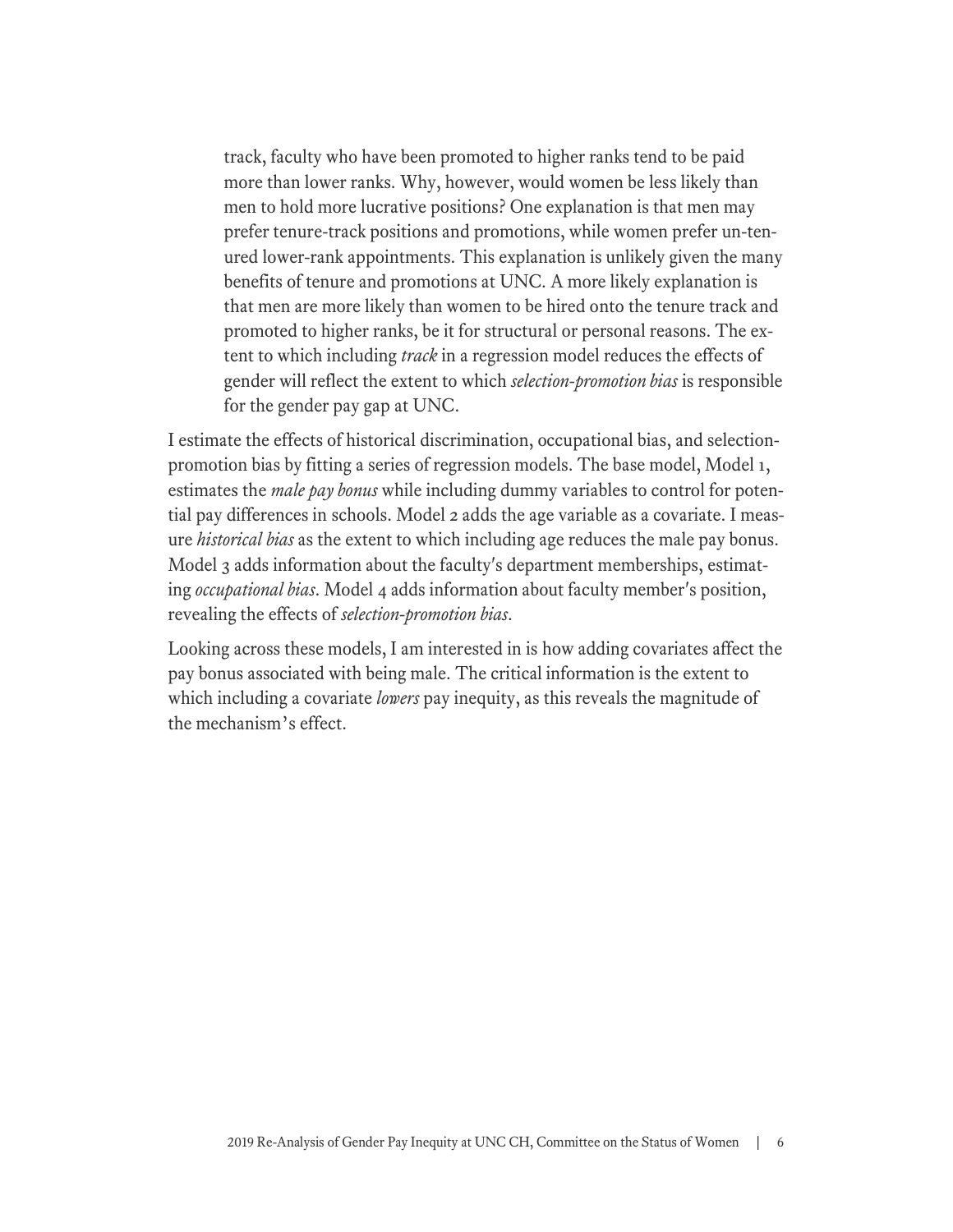

Sample → All Other Schools - → School of Medicine/Dentistry

The graphs above show that historical bias, occupational bias, and selection/promotion bias all contribute to the gender pay gap at UNC. I analyzed data from the School of Medicine and Dentistry separately from all of the other schools because preliminary analyses suggested the data from these schools followed different trends.

*Historical bias.* The gender pay gap at UNC exists, in part, because older faculty are paid more and are more likely to be male. It is important to acknowledge that historical bias explains a portion of the gender-pay gap because there are no reasonable mechanisms through which UNC could remove this effect. Absent firing every senior faculty member—which, in itself, would be discriminatory—policy changes made today will take decades before removing the effects of historical bias.

*Occupational bias.* All of UNC's schools show clear and unequivocal evidence of occupational bias. The magnitude of this bias effect is almost twice as large in the Schools of Medicine and Dentistry than in the other schools at UNC. The graphs below show how average pay per department (calculated as the exponentiated mean of log-salary) varies as a function of the percent of women in a department. Higher-paying departments tend to have more male than female faculty.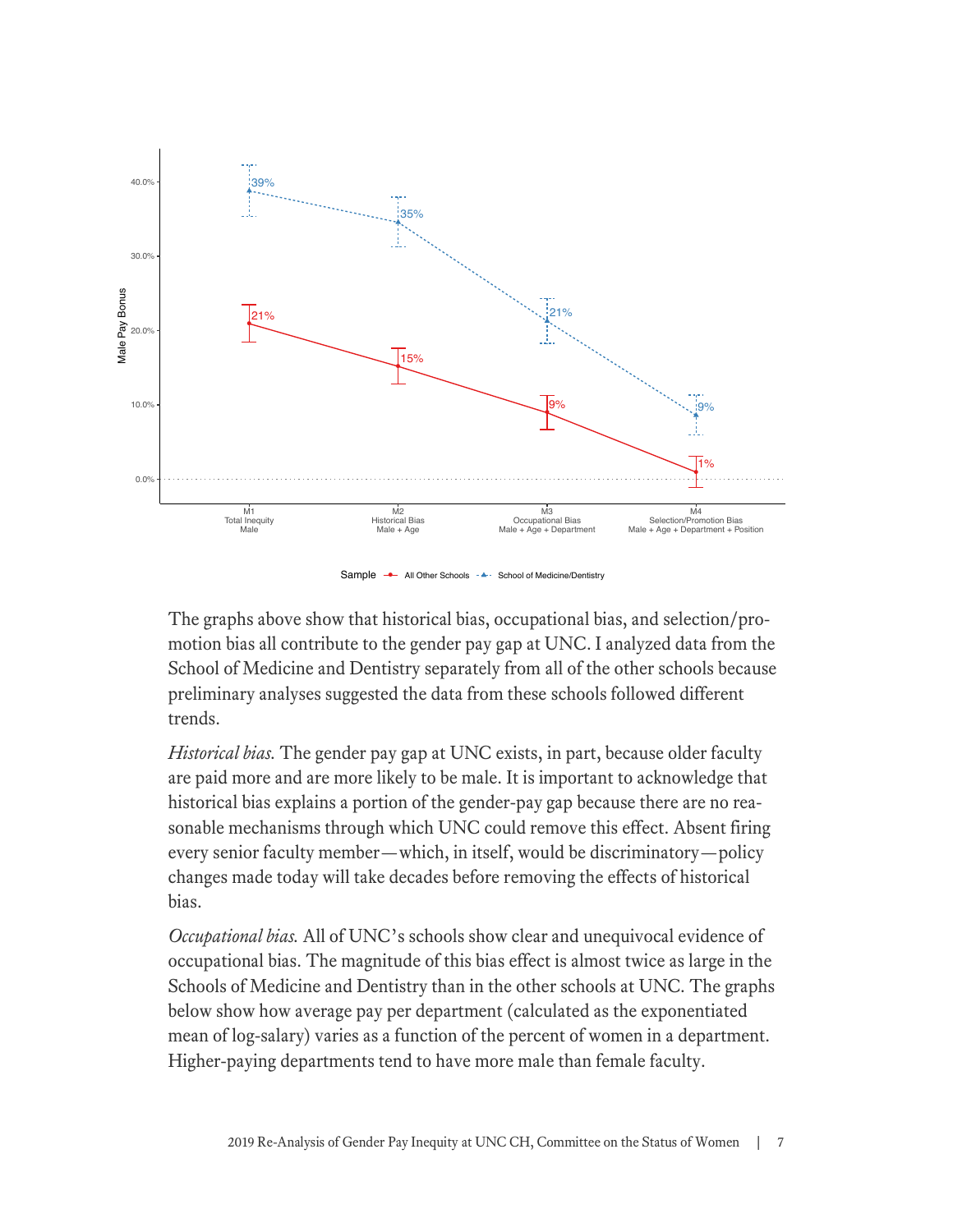

*Selection-promotion bias.* The data show clear and unequivocal evidence of selection/promotion bias at UNC. Again, the magnitude of the estimate is almost twice as large in the Schools of Medicine and Dentistry than in the other schools at UNC. A graph of average pay per positions (calculated as before) against the percentage of women in a department explains this trend in the regression model. At UNC, men are more likely to be selected and promoted into higher-paid positions. This aligns with previous findings from the 2012 COSOW "Women in Leadership Assessment," which can be found at:

http://facultygov.sites.unc.edu/files/2010/10/CSW2013.pdf .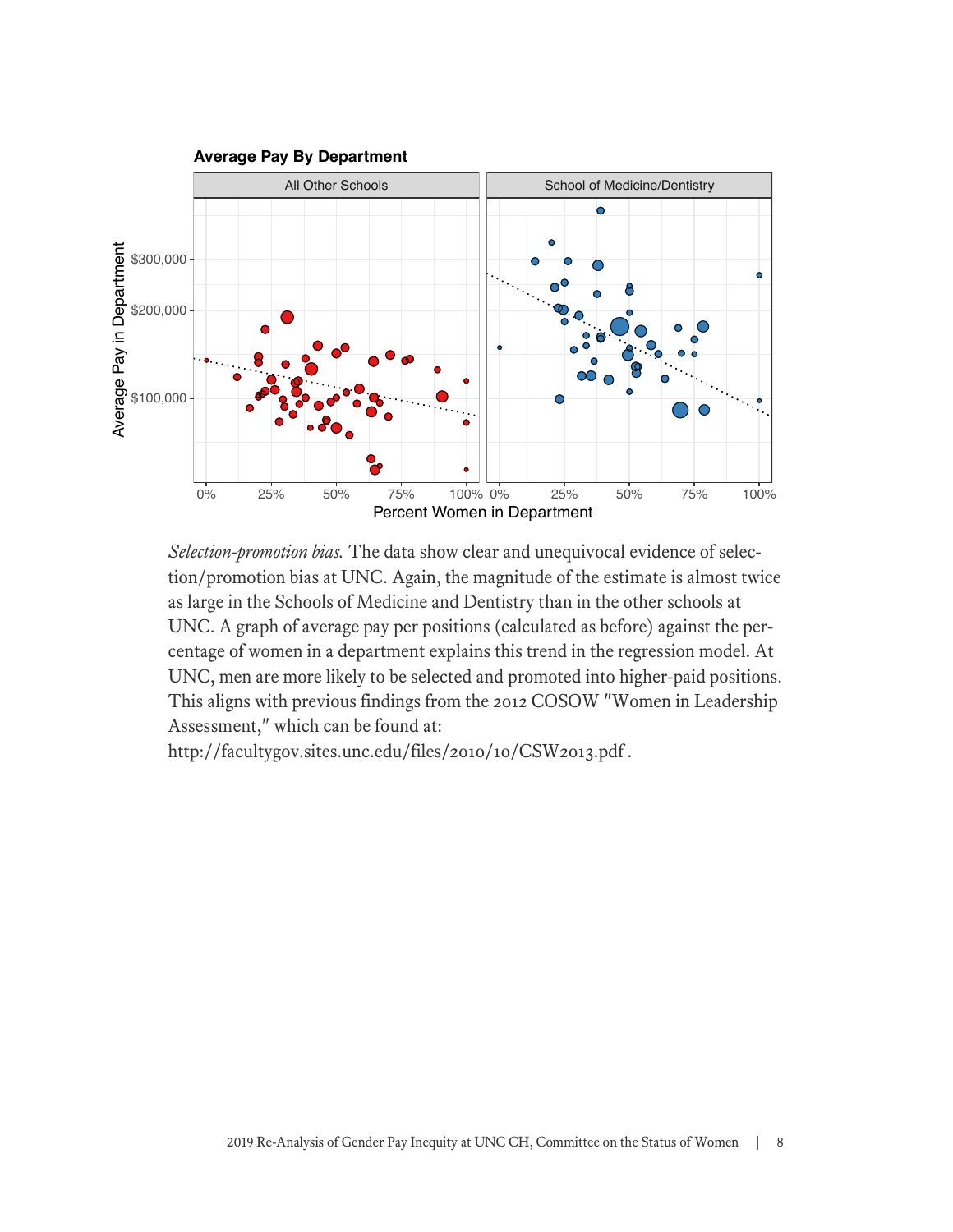

As a supplemental analysis, I investigated whether selection-promotion bias exists among both fixed term and tenure-track faculty.



**Average Pay By Position**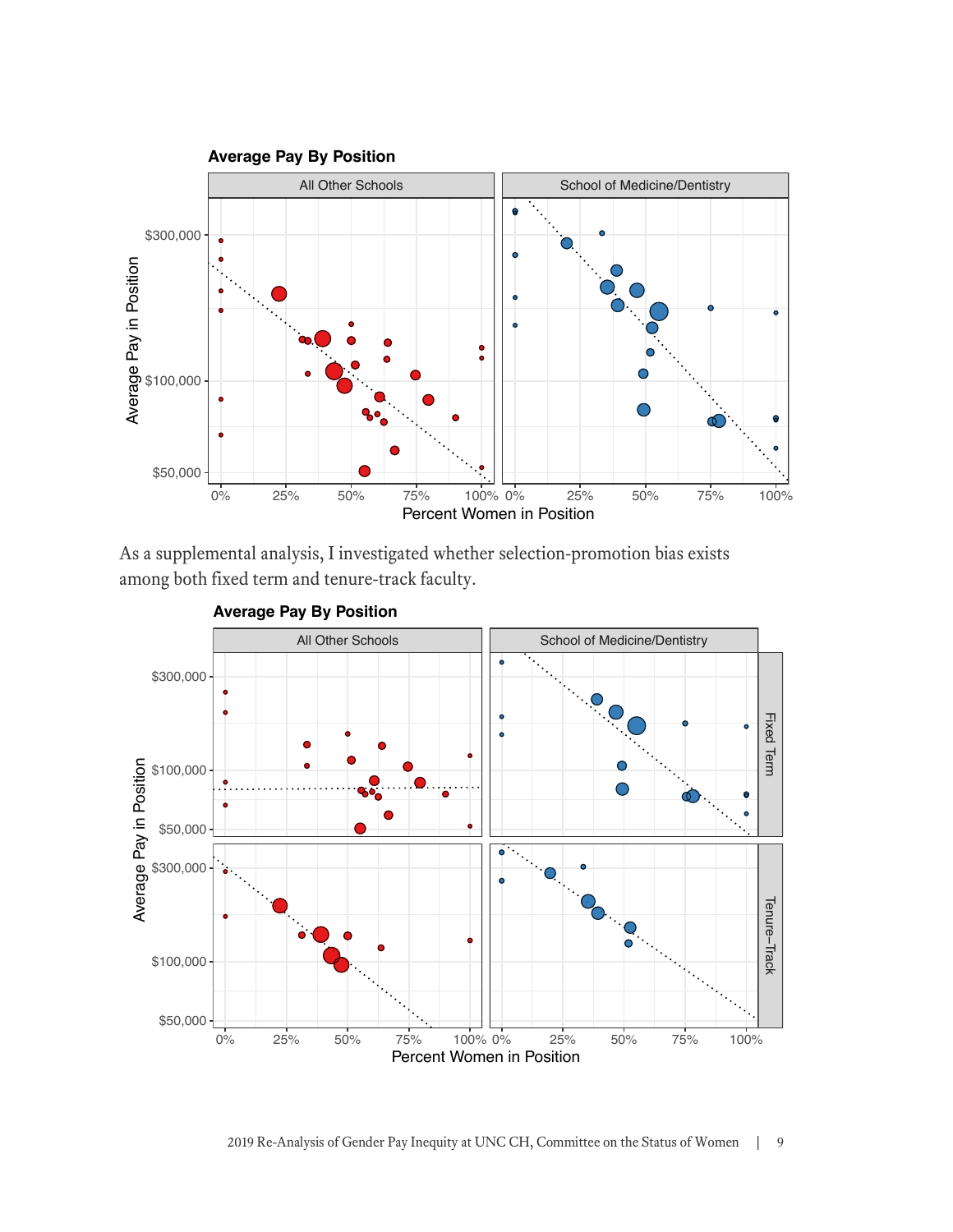Splitting the population by track reveals an interesting trend: while selection-promotion bias creates gender pay inequity among both fixed term and tenure track faculty at the Schools of Medicine and Dentistry, selection-promotion bias only creates gender pay inequity within the tenure-track faculty at the other UNC schools. I confirmed this trend with supplemental regression analyses. While women are more likely to be fixed-term faculty, men and women in fixed-term positions are equally likely to be promoted to different positions outside of the School of Medicine and Dentistry. In all other sub-populations, men are more likely to be selected or promoted to higher-paying positions than women.

#### **Trends Over Time**

The analyses above describe the state of gender pay equity at UNC in 2017. In this section, I review trends in salary and gender pay inequity between 2014 and 2017 to see whether gender pay equity issues are stable, improving, or getting worse.

I first estimated the average salary for UNC faculty between 2014 and 2017 (computed, as before, as the exponentiated average of log-transformed salaries). The graph below shows that salaries have increased steadily since 2014.



I then estimated the gender pay equity rate for 2014 through 2017.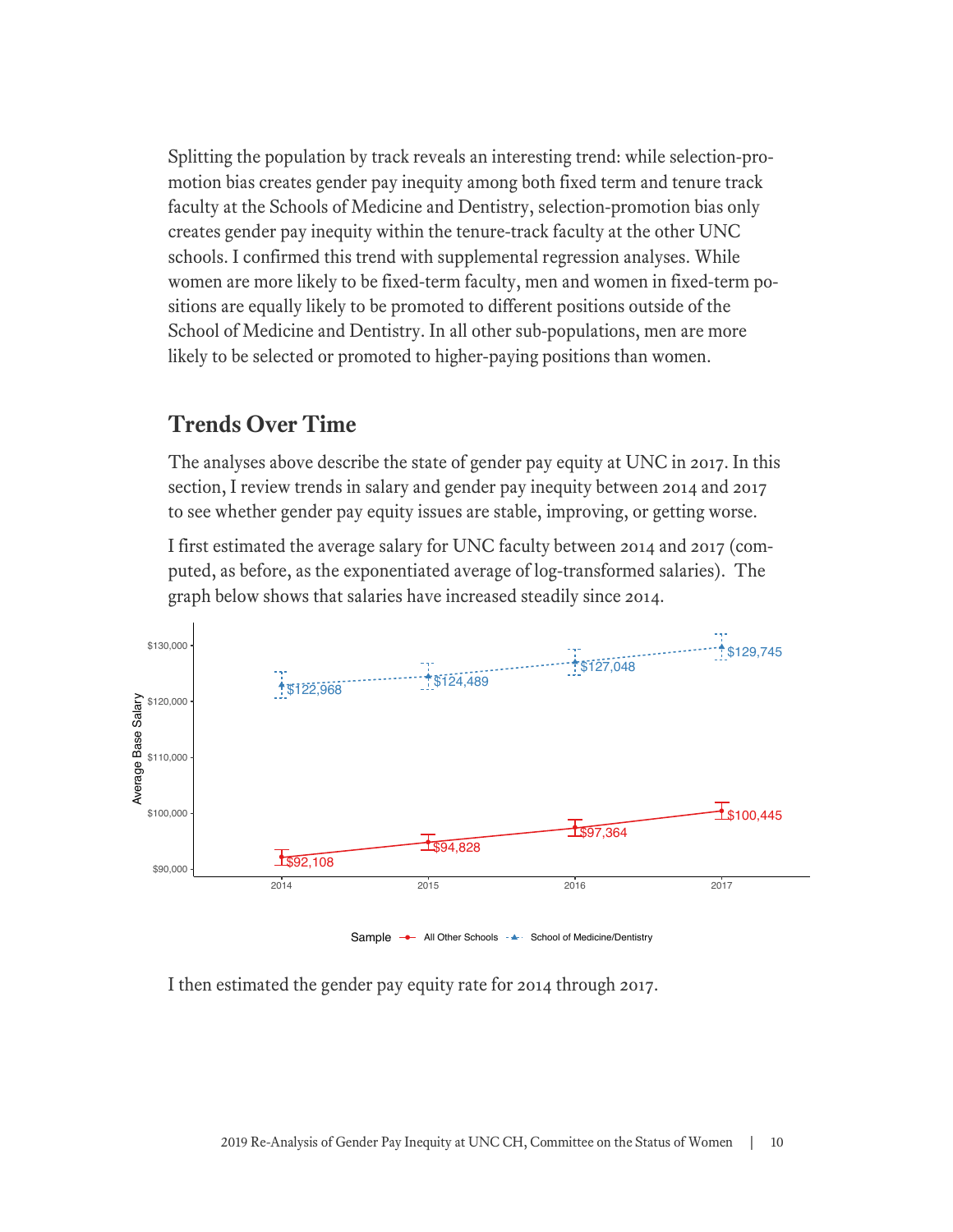

Sample → All Other Schools - ← School of Medicine/Dentistry

The graph shows that there has been little overall change in gender pay equity over time. The male pay bonus has seen a small increase in the Schools of Medicine and Dentistry and a small decrease in the other schools at UNC. We would need more years of data to detect meaningful trends in gender pay equity over time.

## **Conclusion**

My analysis of gender pay equity at UNC-Chapel Hill led me to reach the following conclusions.

- Gender pay inequity is a significant and ongoing problem at UNC-Chapel Hill. Men on the faculty were paid, on average, 28% more than women in 2017.
- Gender pay inequity is a larger problem in the medical and dental schools (average bonus for men: 39%) than in the other schools at UNC (average bonus for men: 20%).
- Most gender pay inequity can be explained by (1) historical bias, i.e., that older faculty are paid more and are more likely to be male; (2) occupational bias, i.e., that higher paying departments tend to hire more men; and (3) selection-promotion bias, i.e., that men are more likely than women to be hired and promoted into higher-earning positions.
- There is evidence of selection-promotion bias contributing to gender pay inequity among fixed-term faculty in the medical and dental schools, but not among fixed-term faculty in the other schools at UNC.